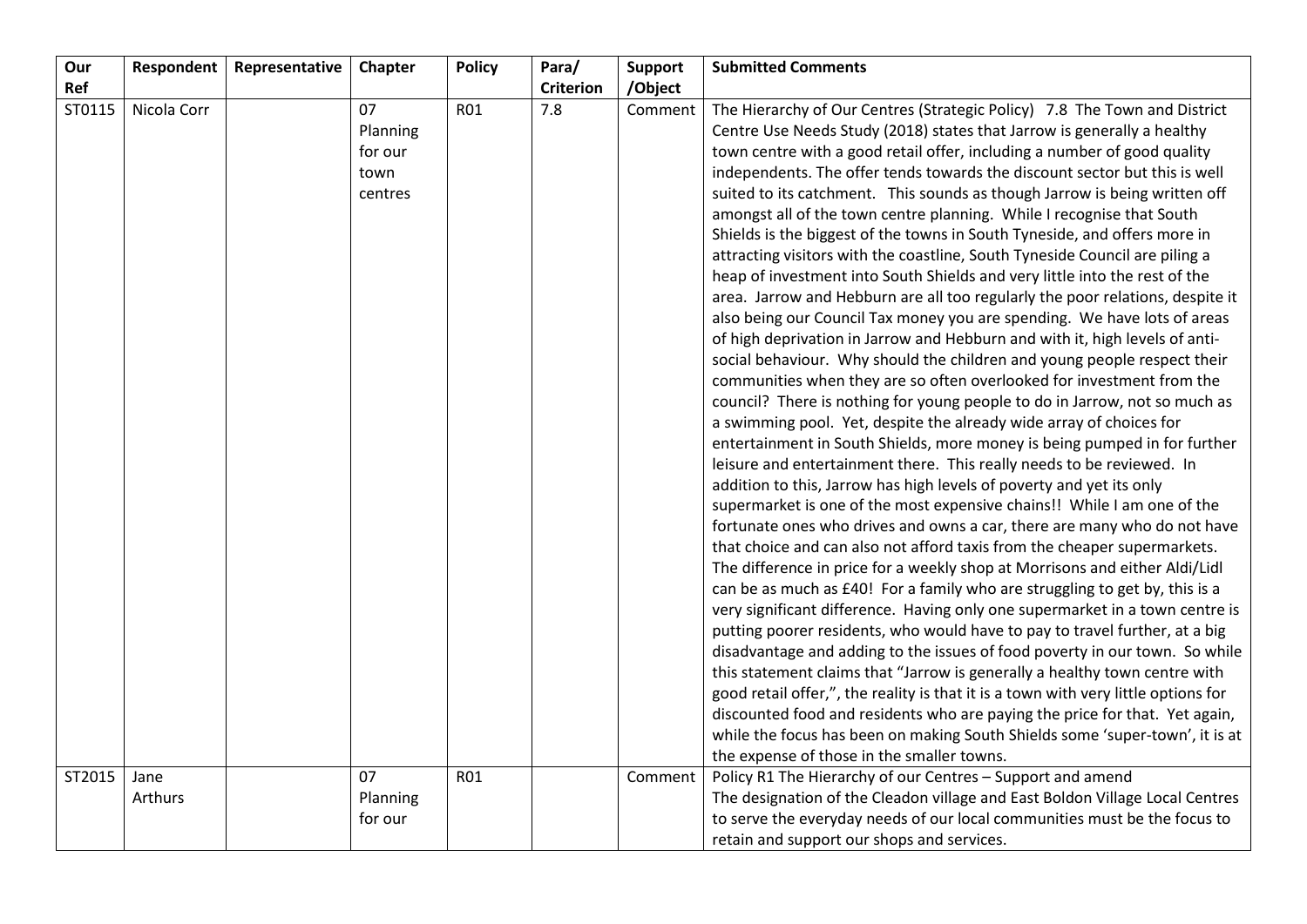|        |        | town                |            |         | The definition of the centres on Inset Map 18 and 19 should be expanded         |
|--------|--------|---------------------|------------|---------|---------------------------------------------------------------------------------|
|        |        | centres             |            |         | to include those on the south side of Front Street in Cleadon and those on      |
|        |        |                     |            |         | Langholm Road, Station Road, Front Street and Grange Terrace in East            |
|        |        |                     |            |         | Boldon.                                                                         |
| ST2285 | Gillan | 07                  | <b>R01</b> | Support | The hierarchy of our Town centres (Strategic Policy) (Maps) - CPRE supports     |
|        | Gibson | Planning            |            |         | Policy R1                                                                       |
|        |        | for our             |            |         |                                                                                 |
|        |        | town                |            |         |                                                                                 |
|        |        | centres             |            |         |                                                                                 |
| ST2285 | Gillan | 07                  | <b>R02</b> | Support | Ensuring Vitality and Viability in our Retail Centres (Strategic Policy) - CPRE |
|        | Gibson | Planning            |            |         | supports Policy R2                                                              |
|        |        | for our             |            |         |                                                                                 |
|        |        | town                |            |         |                                                                                 |
|        |        | centres             |            |         |                                                                                 |
| ST2285 | Gillan | 07                  | <b>R03</b> | Support | Mixed Use Opportunities in South Shields Town Centre (Strategic Policy) -       |
|        | Gibson |                     |            |         | <b>CPRE supports Policy R3</b>                                                  |
|        |        | Planning<br>for our |            |         |                                                                                 |
|        |        |                     |            |         |                                                                                 |
|        |        | town                |            |         |                                                                                 |
|        | Gillan | centres<br>07       |            |         |                                                                                 |
| ST2285 |        |                     | <b>R04</b> | Support | South Shields Market - CPRE supports Policy R4                                  |
|        | Gibson | Planning            |            |         |                                                                                 |
|        |        | for our             |            |         |                                                                                 |
|        |        | town                |            |         |                                                                                 |
|        |        | centres             |            |         |                                                                                 |
| ST2285 | Gillan | 07                  | <b>R05</b> | Support | Prioritising Centres Sequentially - CPRE supports Policy R5                     |
|        | Gibson | Planning            |            |         |                                                                                 |
|        |        | for our             |            |         |                                                                                 |
|        |        | town                |            |         |                                                                                 |
|        |        | centres             |            |         |                                                                                 |
| ST2285 | Gillan | 07                  | <b>R06</b> | Support | Proposals Requiring and Impact Assessment - CPRE supports Policy R6             |
|        | Gibson | Planning            |            |         |                                                                                 |
|        |        | for our             |            |         |                                                                                 |
|        |        | town                |            |         |                                                                                 |
|        |        | centres             |            |         |                                                                                 |
| ST2285 | Gillan | 07                  | <b>R07</b> | Support | Evening and Night-time Economy in South Shields Town Centre - CPRE              |
|        | Gibson | Planning            |            |         | supports R7                                                                     |
|        |        | for our             |            |         |                                                                                 |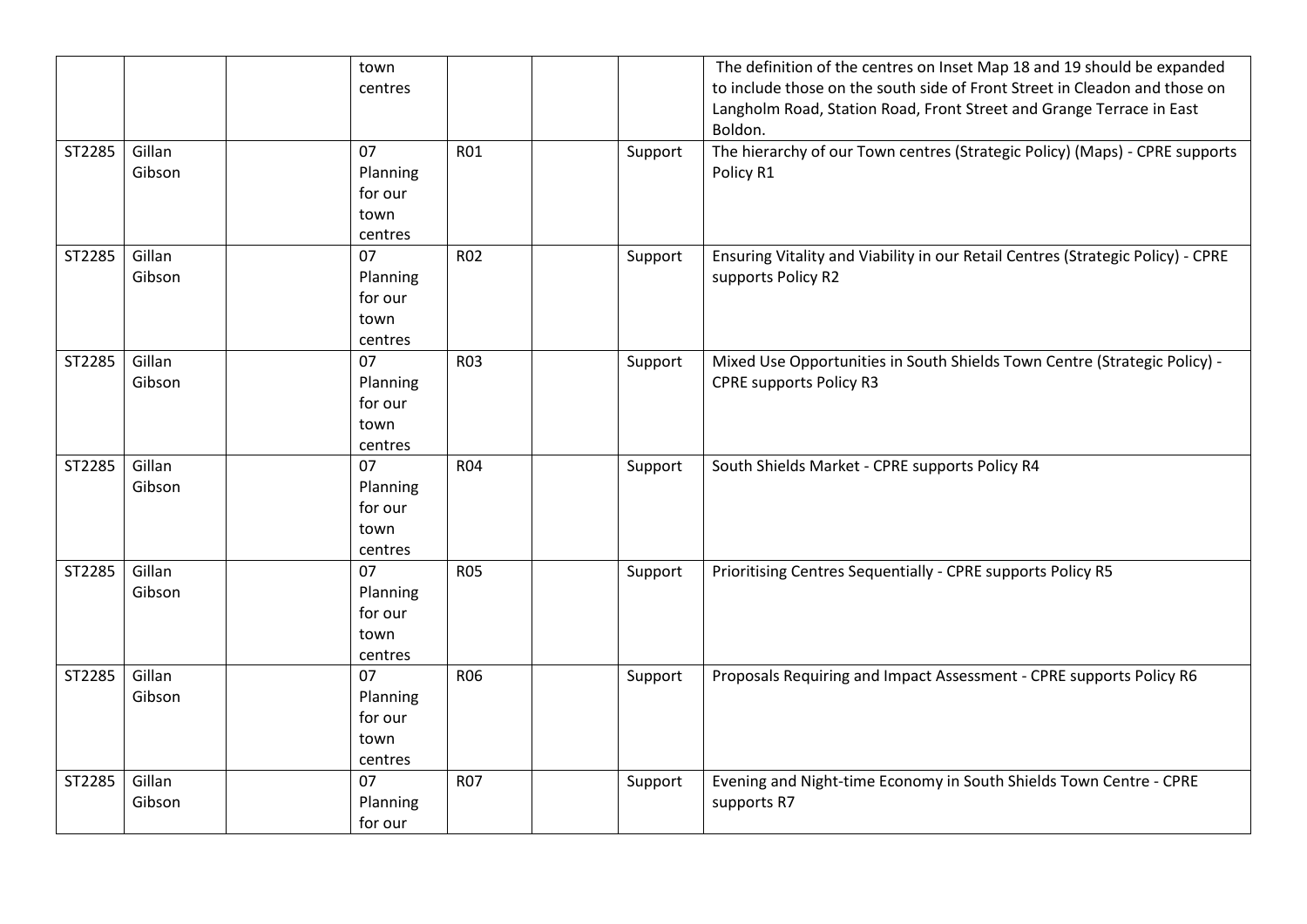|        |                      |            | town<br>centres                              |                 |           |                                                                                                                                                                                                                                                                                                                                                                                                                                                                                                                                      |
|--------|----------------------|------------|----------------------------------------------|-----------------|-----------|--------------------------------------------------------------------------------------------------------------------------------------------------------------------------------------------------------------------------------------------------------------------------------------------------------------------------------------------------------------------------------------------------------------------------------------------------------------------------------------------------------------------------------------|
| ST2285 | Gillan<br>Gibson     |            | 07<br>Planning<br>for our<br>town<br>centres | <b>R08</b>      | Support   | Hot Food Takeaways (Use Class A5) - CPRE supports Policy R8                                                                                                                                                                                                                                                                                                                                                                                                                                                                          |
| ST2285 | Gillan<br>Gibson     |            | 07<br>Planning<br>for our<br>town<br>centres | R <sub>09</sub> | Support   | Local Neighbourhood Hubs - CPRE supports Policy R9                                                                                                                                                                                                                                                                                                                                                                                                                                                                                   |
| ST2301 | Geraldine<br>Kilgour | Councillor | 07<br>Planning<br>for our<br>town<br>centres | <b>R01</b>      | Object    | We have not been recognised in the "Local Centres". We have substantial<br>facilities to meet the needs of our communities, yet they are not and are<br>not specified as such. If they are not to feature here should they not be<br>classed as "Local Neighbourhood Hubs"? This should note Calf Close Lane<br>and Lincoln Way/ Leicester Way.                                                                                                                                                                                      |
| ST2337 | Peter<br>Arthurs     | Resident   | 07<br>Planning<br>for our<br>town<br>centres | R01             | Objection | Policy R1 The Hierarchy of our Centres - Support and amend<br>The designation of the Cleadon village and East Boldon Village Local Centres<br>to serve the everyday needs of our local communities must be the focus to<br>retain and support our shops and services.<br>The definition of the centres on Inset Map 18 and 19 should be expanded<br>to include those on the south side of Front Street in Cleadon and those on<br>Langholm Road, Station Road, Front Street and Grange Terrace in East<br>Boldon.                    |
| ST2365 | Delia<br>McNally     | Resident   | 07<br>Planning<br>for our<br>town<br>centres | R01             | Support   | Policy R1 The Hierarchy of our Centres - Support and amend<br>We support the designation of the Cleadon village and East Boldon Village<br>Local Centres to serve the everyday needs of our local communities and be<br>the focus to retain and support our shops and services.<br>We propose that the definition of the centres on Inset Map 18 and 19 is<br>expanded to include those on the south side of Front Street in Cleadon and<br>those on Langholm Road, Station Road, Front Street and Grange Terrace in<br>East Boldon. |
| ST2428 | Howard<br>Lawrence   | Resident   | 07<br>Planning<br>for our<br>town<br>centres | <b>R01</b>      | Support   | Policy R1<br>I support the designation of East Boldon Village Local Centre. However, this<br>should also include the retail premises located at St Bede's, Front Street and<br>Grange Terrace.                                                                                                                                                                                                                                                                                                                                       |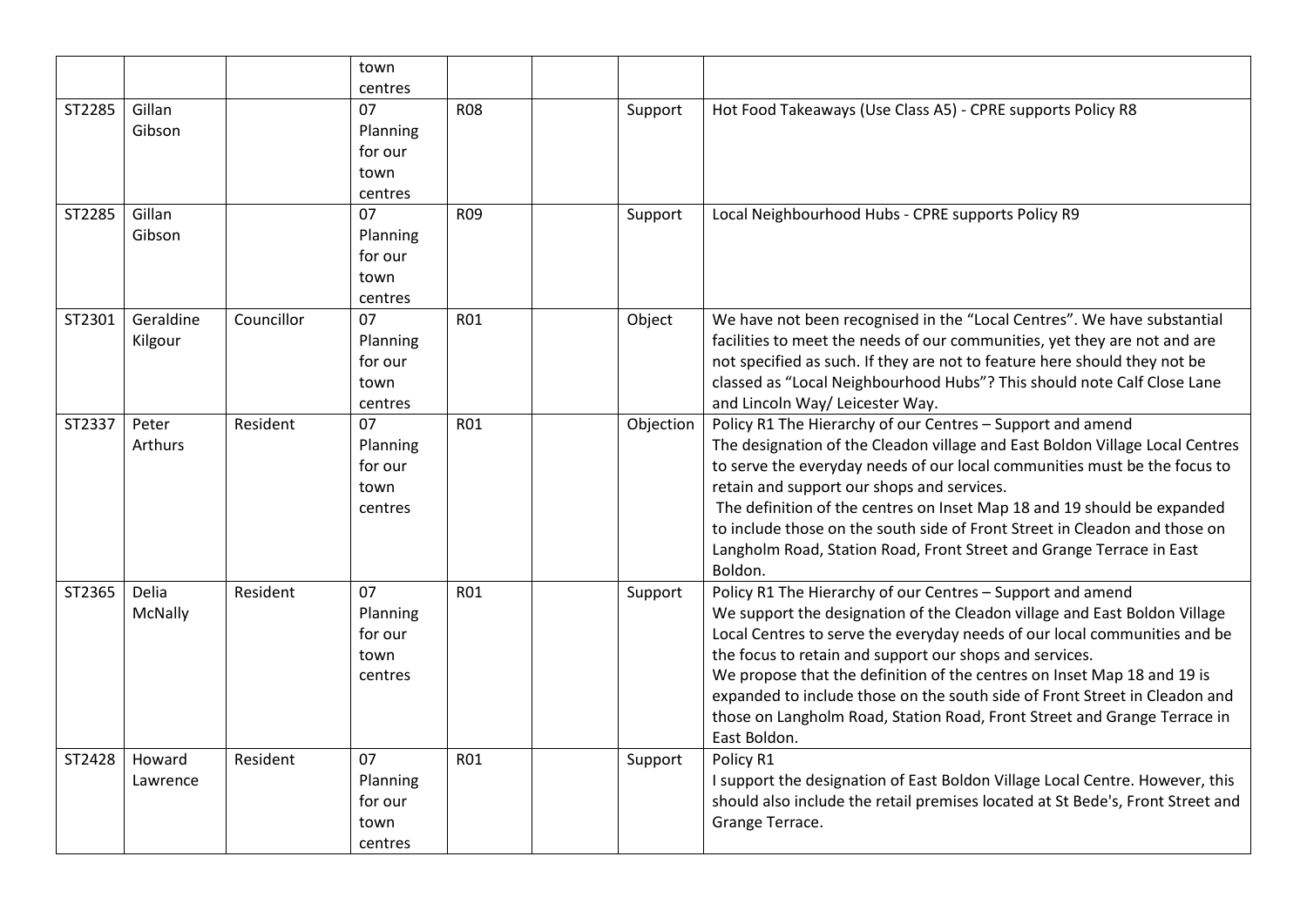| ST2428 | Howard<br>Lawrence | Resident                                             | 07<br>Planning<br>for our<br>town<br>centres | <b>R02</b> | $\mathsf{c}$ | Comment   | Policy R2<br>Reference to Paragraph c) and paragraph 7.16:<br>For many years, the upper stories of many retail premises in King Street,<br>South Shields (and Fowler Street to a limited extent) have been empty,<br>unused or under utilised. The properties, many of which are of heritage<br>value, are continuing to deteriorate and decay. The Local Plan provides an<br>ideal opportunity to bring these upper floors back into use, for residential<br>purposes. The potential target client group could be for younger people<br>(possibly including students) who are not car owners. Such clients and the<br>existing retail and leisure businesses could have a mutually beneficial co-<br>existence.<br>This will not only help to reduce housing demand elsewhere (especially on<br>green belt sites), it would also be of great benefit in revitalising & |
|--------|--------------------|------------------------------------------------------|----------------------------------------------|------------|--------------|-----------|-------------------------------------------------------------------------------------------------------------------------------------------------------------------------------------------------------------------------------------------------------------------------------------------------------------------------------------------------------------------------------------------------------------------------------------------------------------------------------------------------------------------------------------------------------------------------------------------------------------------------------------------------------------------------------------------------------------------------------------------------------------------------------------------------------------------------------------------------------------------------|
|        |                    |                                                      |                                              |            |              |           | reinvigorating this very important area, which is increasingly in decline and<br>under-utilised.<br>What is the Council doing to address this problem?                                                                                                                                                                                                                                                                                                                                                                                                                                                                                                                                                                                                                                                                                                                  |
| ST2545 | Des Dunlop         | London &<br>Cambridge<br>Properties<br>Limited (LCP) | 07<br>Planning<br>for our<br>town<br>centres | <b>R01</b> |              | Comment   | Support is given to the identification of South Shields Town Centre as shown<br>on the Inset Map 9. LCP own and manage a number of properties at King<br>Street, South Shields which they believe is suitable for a range of town<br>centre and other uses. Some of these properties have been vacant for a<br>considerable length of time and LCP believe that policies need to be<br>sufficiently flexible to enable these properties to be brought back into<br>beneficial use e.g. 112/114 King Street.                                                                                                                                                                                                                                                                                                                                                             |
| ST2545 | Des Dunlop         | London &<br>Cambridge<br>Properties<br>Limited (LCP) | 07<br>Planning<br>for our<br>town<br>centres | <b>R02</b> |              | Objection | Objections are made to the inclusion of the properties that LCP own in King<br>Street, South Shields within the primary shopping area of South Shields<br>Town Centre. The majority of the properties are vacant and LCP have had<br>considerable difficulties despite consistent marketing to attract long term<br>tenants. LCP believe that this part of King Street is not primary in retail<br>terms given its position in the Town Centre and the number of vacant units.<br>Accordingly, the primary shopping area should be amended to omit these<br>properties namely 110-116 and 117-123 King Street.                                                                                                                                                                                                                                                          |
| ST2545 | Des Dunlop         | London &<br>Cambridge<br>Properties<br>Limited (LCP) | 07<br>Planning<br>for our<br>town<br>centres | <b>R03</b> |              | Objection | LCP have no objection in principle to the comprehensive redevelopment of<br>Phase 3 of the South Shields 365 Town Centre Vision. However, their<br>concern relates to the impact on the wider town centre in terms of these<br>long term vacant retail units and their potential to find end users. They<br>consider that there is an oversupply of retail floorspace in South Shields and<br>a diminishing number of retailers. Indeed, it is interesting to note that the<br>Town Centre and District Centre Use Needs Study 2018, found no                                                                                                                                                                                                                                                                                                                           |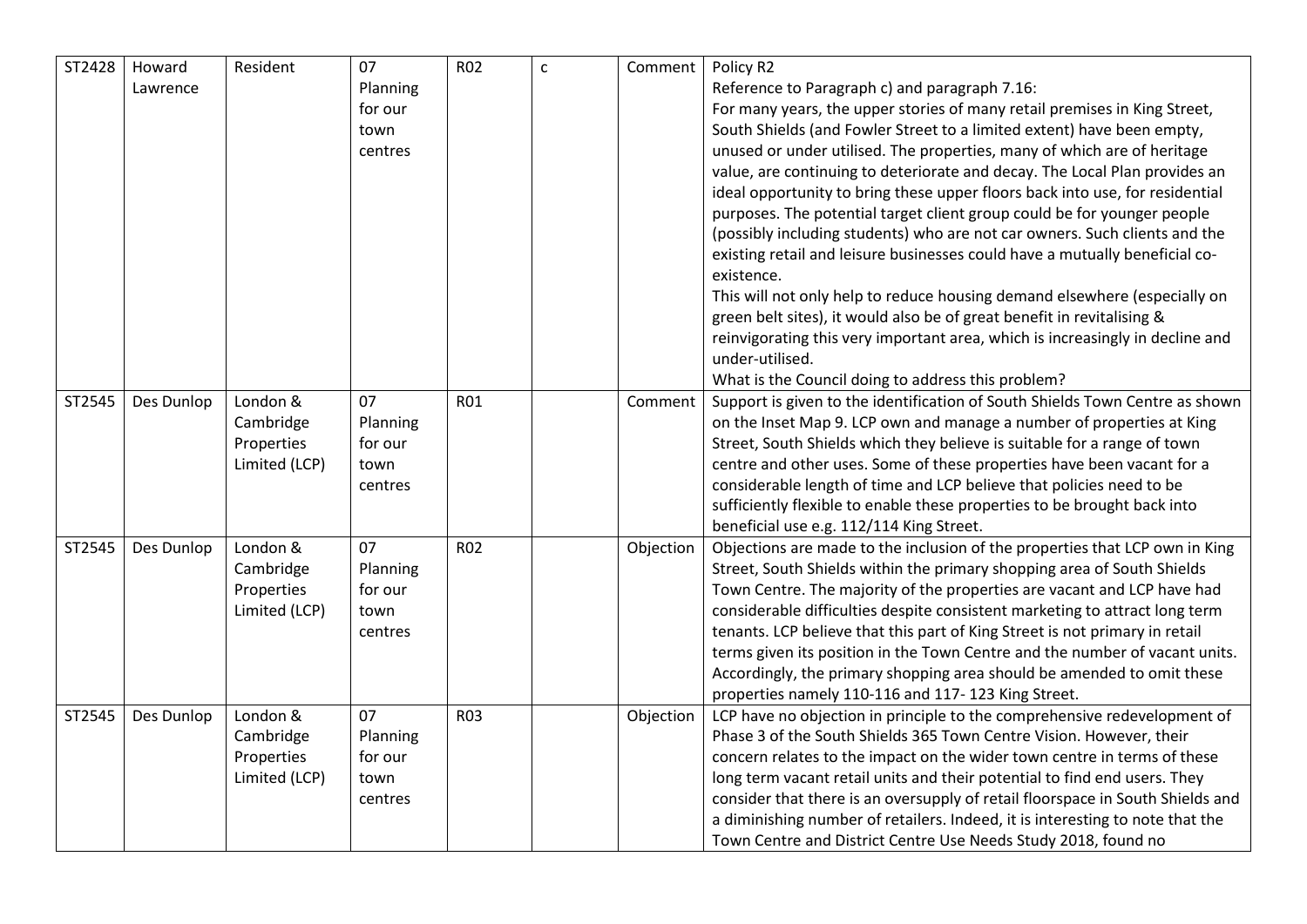|        |                    |                                                      |                                               |            |           | requirement for additional convenience retail floorspace and a small<br>requirement (16sqm net sales area). We would question the requirement<br>for any additional floorspace given the considerable amount of vacant<br>floorspace.                                                                                                                                                                                                                                                                                                                                                                                                                                                                                                                                                                                                                                                                                                                      |
|--------|--------------------|------------------------------------------------------|-----------------------------------------------|------------|-----------|------------------------------------------------------------------------------------------------------------------------------------------------------------------------------------------------------------------------------------------------------------------------------------------------------------------------------------------------------------------------------------------------------------------------------------------------------------------------------------------------------------------------------------------------------------------------------------------------------------------------------------------------------------------------------------------------------------------------------------------------------------------------------------------------------------------------------------------------------------------------------------------------------------------------------------------------------------|
| ST2545 | Des Dunlop         | London &<br>Cambridge<br>Properties<br>Limited (LCP) | 07<br>Planning<br>for our<br>town<br>centres  | <b>R05</b> | Objection | LCP fully support this policy which seeks to introduce a sequential<br>assessment with regards more town centre uses which are not in a Town<br>Centre. LCP believe that any applications should provide the necessary<br>evidence that discussions<br>have been held with the owners of properties in town centre to<br>demonstrate that properties are not available. The policy should be<br>amended accordingly.                                                                                                                                                                                                                                                                                                                                                                                                                                                                                                                                       |
| ST2516 | Dave<br>Hutchinson |                                                      | 07<br>Plannning<br>for our<br>town<br>centres | <b>R01</b> | Objection | Support with amendments to Local Centre<br>EBNF supports the designation of East Boldon Village Local Centre.<br>However, this should also include retail premises located at St Bedes, Front<br>Street and Grange Terrace. These are listed in the attached Appendix 1 and<br>shown on the accompanying map.<br>However there is a contradiction between Inset Map 10 and Para 7.10.<br>EBNF considers that units in Langholm Road should be incorporated as<br>stated in Para7.10                                                                                                                                                                                                                                                                                                                                                                                                                                                                        |
| ST2516 | Dave<br>Hutchinson |                                                      | 07<br>Plannning<br>for our<br>town<br>centres | <b>R02</b> | Support   | EBNF would seek to protect our Local Centre to maintain its vitality and<br>viability.<br>Reference to Paragraph c) and paragraph 7.16 of R2<br>For many years, the upper stories of many retail premises in King Street,<br>South Shields (and Fowler Street to a limited extent) have been empty,<br>unused or under utilised. The properties, many of which are of heritage<br>value, are continuing to deteriorate and decay.<br>The Local Plan provides an ideal opportunity to bring these upper floors<br>back into use, for residential purposes. The potential target client group<br>could be for younger people (possibly including students) who are not car<br>owners. Such clients and the existing retail and leisure businesses could<br>have a mutually beneficial co-existence.<br>This will not only help to reduce housing demand elsewhere (especially on<br>green belt sites), it would also be of great benefit in revitalising and |